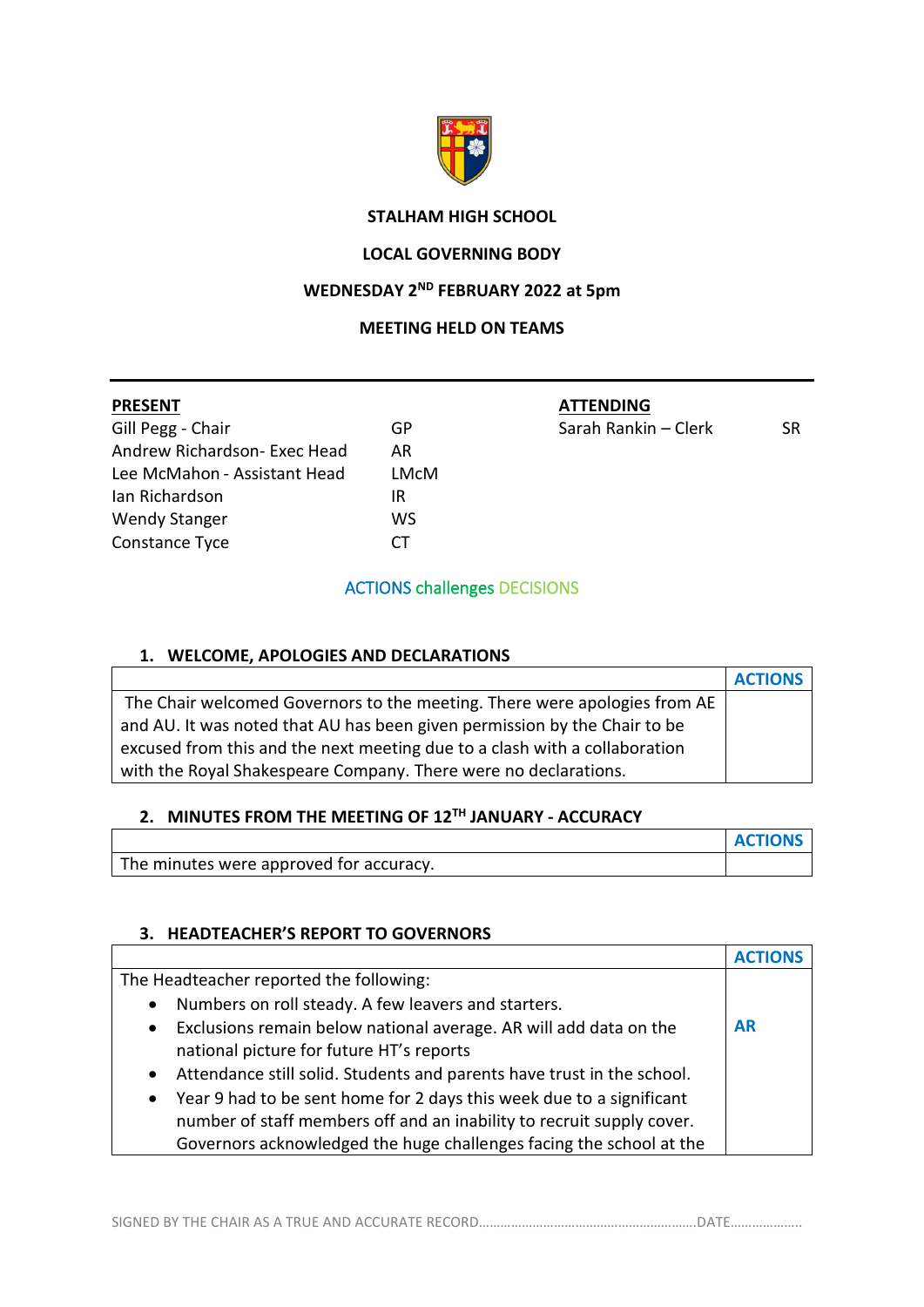moment, with classes having to be grouped together and the additional stress on staff and parents.

**Governors asked whether absence due to Covid is recorded separately on the attendance statistics**. AR confirmed that it is coded differently.

- Staff absence: 416 days, largely made up from 3 staff with long-term illness. Synergy return to work protocol is being followed.
- 2 staff posts currently being advertised
- Staff wellbeing week 31/1/22.

# *LMcM joined the meeting at 1718*

# **4. CURRICULUM REVIEW**

|                                                                                  | <b>ACTIONS</b> |
|----------------------------------------------------------------------------------|----------------|
| The Head guided Governors through the curriculum design for KS3 and KS4 via      |                |
| the school website. It was acknowledged that the curriculum was embryonic        |                |
| at the time of the last Ofsted inspection in 2017 and did not support the        |                |
| variety and challenge that the students deserve. A significant increase in       |                |
| student numbers now provides greater flexibility in the curriculum. Examples     |                |
| of new subjects include health and fitness, social care, computer science and    |                |
| business studies. It was agreed that today's curriculum offer is robust, broad   |                |
| and balanced.                                                                    |                |
| Governors looked at a range of curriculum maps and were impressed at the         |                |
| level of detailed content, evidence of progression, clarity of information and   |                |
| ease of access. AR showed Governors a more student friendly format being         |                |
| introduced at SHS which depicts the learning journey. This has been well         |                |
| received by students.                                                            |                |
| Governors discussed the 3-year KS4 and asked whether this increases              |                |
| student motivation. AR confirmed this, as long at the student's option choices   |                |
| are available.                                                                   |                |
| Governors asked why all schools don't follow the same structure. AR advised      |                |
| that, prior to the new Ofsted framework, many schools did follow a 3-year        |                |
| KS4. However a lot of schools reverted back to a 2-year KS4 after the new        |                |
| framework was announced.                                                         |                |
| Governors asked if parental feedback had been sought on this. AR advised         |                |
| that a question on whether curriculum design influenced school choice is         |                |
| asked at open evenings.                                                          |                |
| Governors asked what the rationale is that schools still choose to teach         |                |
| French as a MFL. AR advise the language choice is largely based on the           |                |
| resources available.                                                             |                |
|                                                                                  |                |
| Society and ethics: AR noted this is a key part of the core offer where all SMSC |                |
| and PD are delivered. All lessons are based on skills and challenge.             |                |
| Provision of RE: delivered through assemblies which support the topicality of    |                |
| the calendar and what goes on in terms of the society and ethics curriculum.     |                |
| <b>SMSC:</b> Detailed in the departmental curriculum maps.                       |                |
| Political indoctrination: The school is not a member of the Association for      |                |
| Citizenship teaching but uses its useful documentation to support learning.      |                |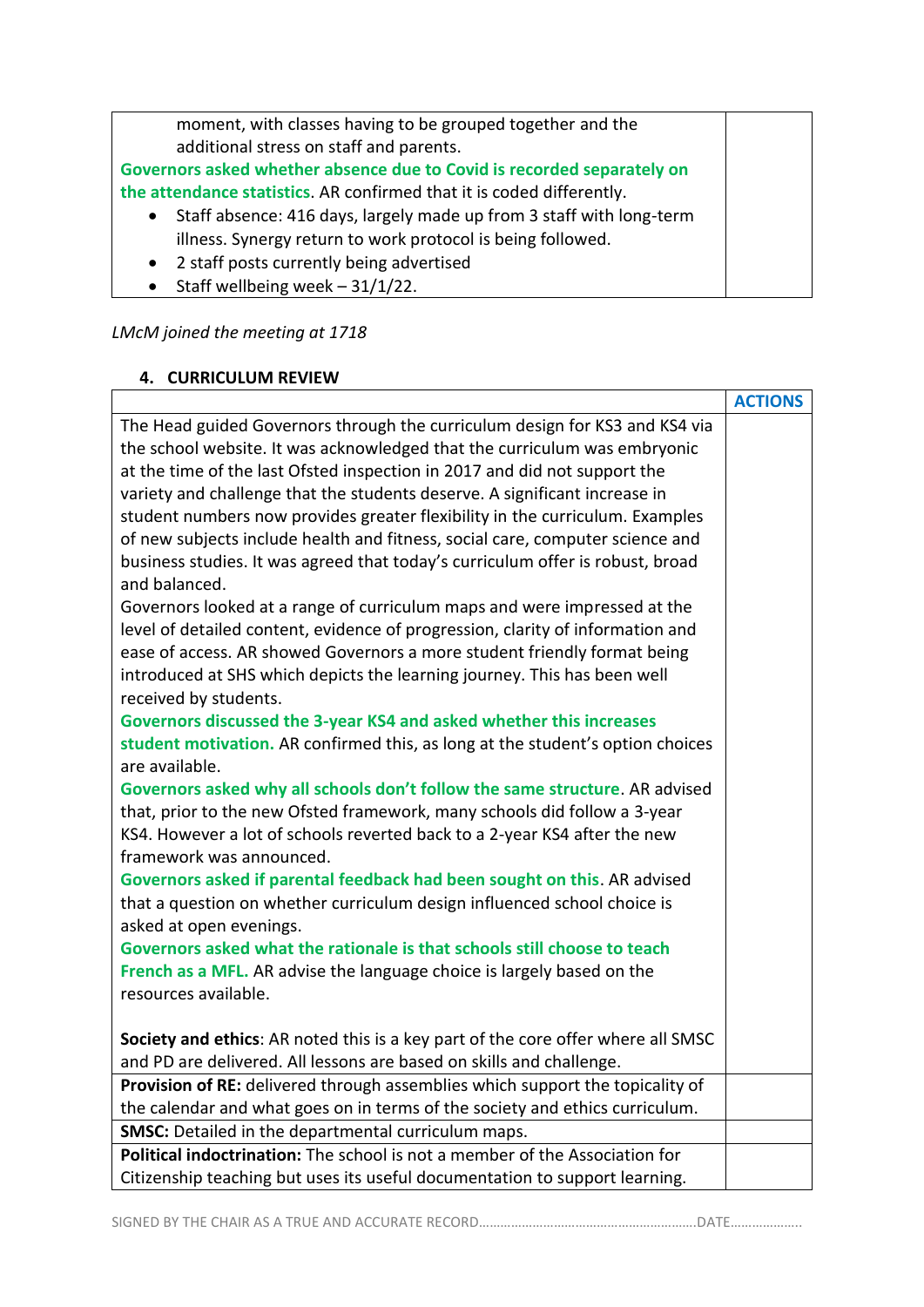### **5. SAFEGUARDING**

|                                                                             | <b>ACTIONS</b> |
|-----------------------------------------------------------------------------|----------------|
| The annual safeguarding report to governors was circulated prior to the     |                |
| meeting. Governors raised the following queries:                            |                |
| Is comparative data on referrals from previous year's data available?       |                |
| LMcM confirmed this, but noted that the data is in a different format.      |                |
| For future reports an additional column will be added and this will help    |                |
| to identify any trends.                                                     |                |
| Has student voice made a difference? LMcM reported that a                   |                |
| questionnaire is being circulated in form groups, lead by the form          |                |
| ambassadors. This will provide 16 returns and valuable feedback.            |                |
| Governors asked to see this feedback. LMcM added that the DSL poster        |                |
| has already been updated following student feedback.                        |                |
| Is the impact of lower-level wellbeing support recorded? LMcM<br>$\bullet$  |                |
| advised that this is not recorded as it happens all day every day.          |                |
| Informal conversations are not recorded.                                    |                |
| How have we ensured that learners feel safe? Has there been an audit        |                |
| of the school to see if there are any areas where students do not feel      |                |
| safe? LMcM advised that no audit has been carried out. WS suggested         |                |
| that students could be provided with a map of the school to mark on         |                |
| areas where they don't feel safe.                                           |                |
| What mental health support is in place and are students aware of            |                |
| how to access this support? LMcM advised that students are aware of         |                |
| how to access support but regrettably there is a long waiting list to see   |                |
| the internal school counsellor. LMcM added that, with so many               |                |
| enquiries about mental health, he will be attending a training on           |                |
| mental health issues. LMcM noted that the school is considering             |                |
| training the class ambassadors as mental health champions.                  |                |
| What links to support services are in place? Links were confirmed with      |                |
| the YMCA, Just One Number, Just One Norfolk, the Matthew Project,           |                |
| the Rose Project, Nelson's journey and SEP.                                 |                |
| GP will update the Safeguarding report with the above before sending to the | <b>GP/SR</b>   |
| Trust. Clerk to add actions from report to the action log.                  |                |
| SCR Audit: GP met with EJ on 28.1.22 to complete the SCR audit.             |                |
| Action: AR at chase Prevent training for AM and RB                          | <b>AR</b>      |

# **6. SPRING TERM MONITORING PROGRAMME**

| Marking review: GP, CT and IR met to draft a plan to review the school's      |  |
|-------------------------------------------------------------------------------|--|
| marking policy and establish how monitoring could take place. The draft plan  |  |
| and questions were discussed. It was agreed that the best way to get parental |  |
| feedback would be via a short online survey of 4 questions and a comments     |  |
| box. It was agreed that this could take place after half term, but at an      |  |
| appropriate time.                                                             |  |
| Spring term monitoring programme:                                             |  |
| Termly SENDCo meeting to be delayed<br>$\bullet$                              |  |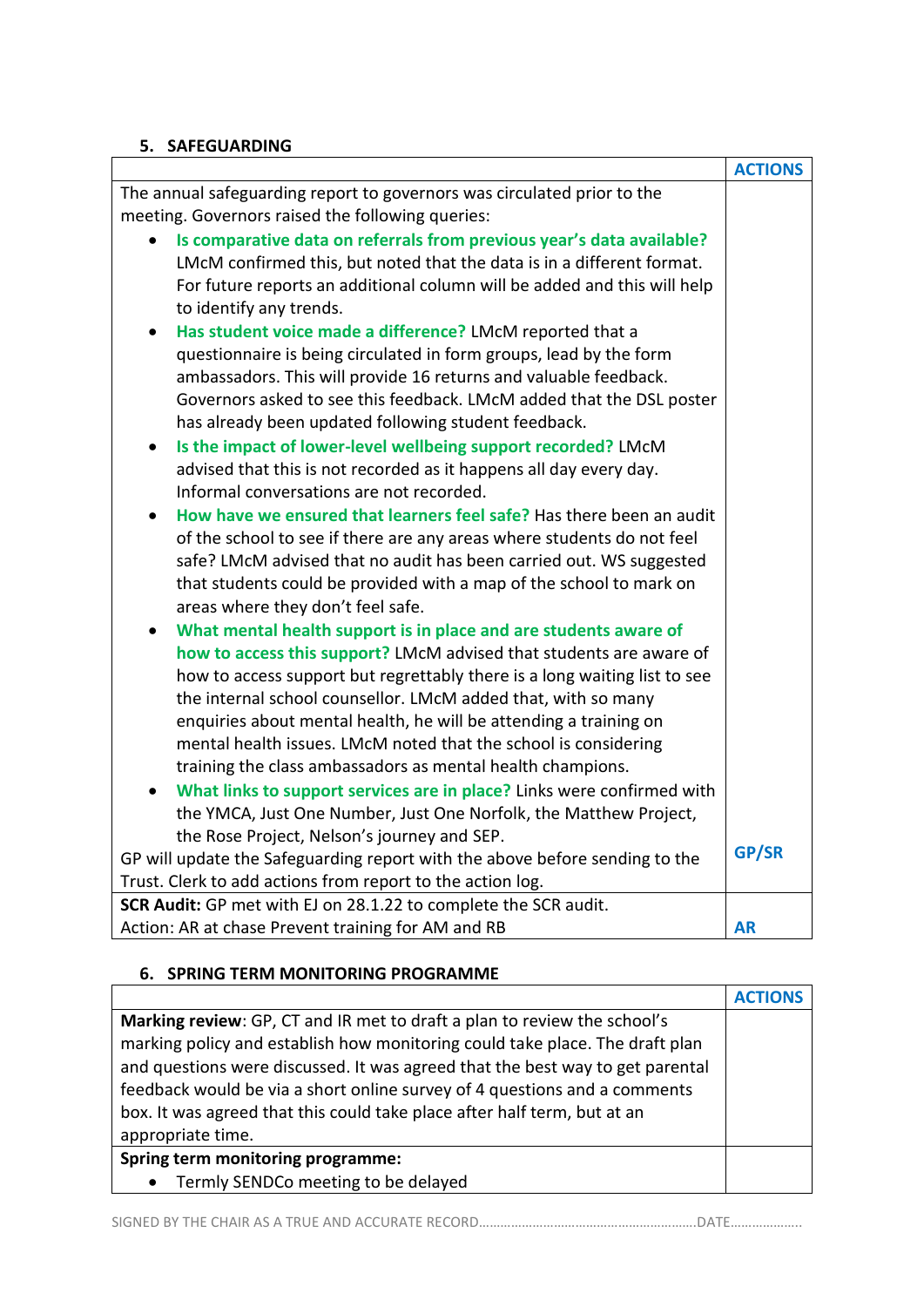| IR is meeting with JM this month to discuss careers             |  |
|-----------------------------------------------------------------|--|
| WS has seen the draft staff wellbeing survey and has given some |  |
| feedback. The questionnaire needs to be shortened with some     |  |
| questions reframing.                                            |  |
|                                                                 |  |

### **7. DEPARTMENTAL REVIEWS**

|                                                                           | <b>ACTIONS</b> |
|---------------------------------------------------------------------------|----------------|
| DT and Business Studies: These reviews have not been completed yet due    |                |
| staff absence. The need to be mindful of staff pressure was acknowledged. |                |

# **8. CONFIDENTIAL ITEM**

|                               | <b>ACTIONS</b> |
|-------------------------------|----------------|
| <b>Redacted: Confidential</b> |                |
|                               |                |
|                               |                |
|                               |                |
|                               |                |
|                               |                |
|                               |                |
|                               |                |
|                               |                |
|                               |                |

### **9. SLT STRUCTURE UPDATE**

|                                                                             | <b>ACTIONS</b> |
|-----------------------------------------------------------------------------|----------------|
| AR advised that he will now be meeting with RM on Monday and will circulate |                |
| correspondence.                                                             | <b>AR</b>      |

# **10. MATTERS ARISING AND ACTION LOG**

|                                                                     | <b>ACTIONS</b> |
|---------------------------------------------------------------------|----------------|
| Social Media plan: rollover                                         | <b>AR</b>      |
| Website accessibility: RM will provide the accessibility statement. | <b>GP</b>      |
| Attendance benchmarking: will be added                              | <b>AR</b>      |

# **11. A.O.B**

|                                                                                                                                                                                                                                          | <b>ACTIONS</b> |
|------------------------------------------------------------------------------------------------------------------------------------------------------------------------------------------------------------------------------------------|----------------|
| Timing of meetings: GP suggested moving the meeting time to 6pm to help AE<br>attend, as she is struggling to make a 5pm meeting. It was agreed that this<br>could be a combination of TEAMS and face to face. GP to discuss with AE and |                |
| revert.                                                                                                                                                                                                                                  |                |
| Staff governor: AR to chase                                                                                                                                                                                                              | <b>AR</b>      |